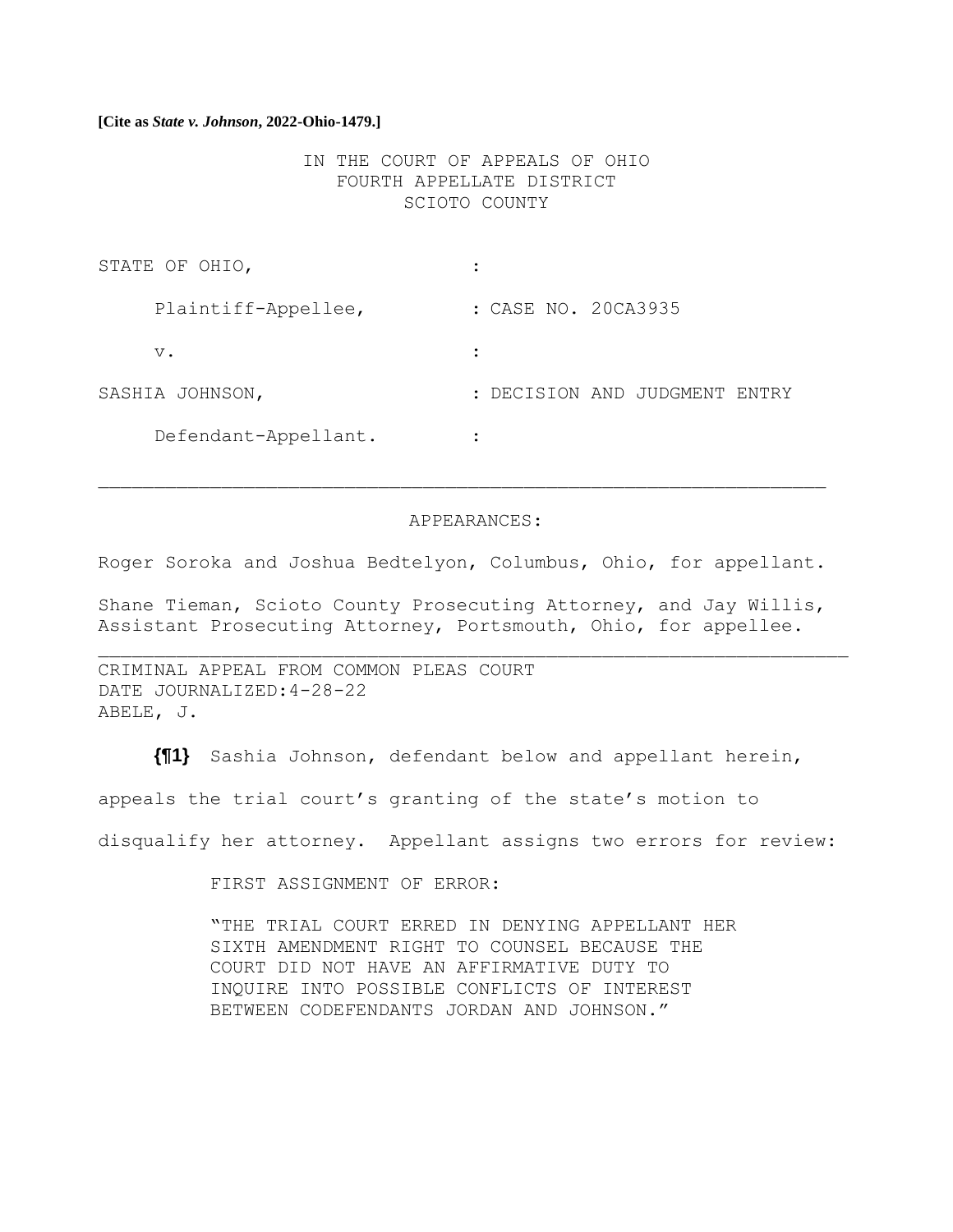SECOND ASSIGNMENT OF ERROR:

"THE TRIAL COURT ERRED IN DENYING APPELLANT HER SIXTH AMENDMENT RIGHT TO COUNSEL BECAUSE THERE WAS NO ACTUAL CONFLICT OF INTEREST BETWEEN CODEFENDANTS JORDAN AND JOHNSON."

**{¶2}** On June 29, 2020, a Scioto County Grand Jury returned an indictment that charged appellant with (1) trafficking in cocaine in violation of R.C. 2925.03(A)(2) and possession of cocaine in violation of R.C. 2925.11(A), both first-degree felonies with major drug offender and forfeiture specifications, and (2) possessing criminal tools in violation of R.C. 2923.24(A), a fifth-degree felony. On the same date, a Scioto County Grand Jury returned an indictment that charged Co-defendant Adrienne Jordan (*see State v. Jordan,* 4th Dist. Scioto No. 20CA3936, 2022-Ohio-XXXX) with identical offenses. The same attorney represented appellant and Co-defendant Jordan<sup>1</sup>.

**{¶3}** After the state raised the issue of conflicting representation, at the September 3, 2020 hearing appellant's counsel argued that (1) a criminal defendant has a fundamental right to be represented by an attorney of their choice, (2) counsel advised his clients of potential conflicts, and (3) counsel obtained conflict waivers from each client. Also, both appellant

<sup>&</sup>lt;sup>1</sup> The same attorney represents appellant and Jordan on appeal.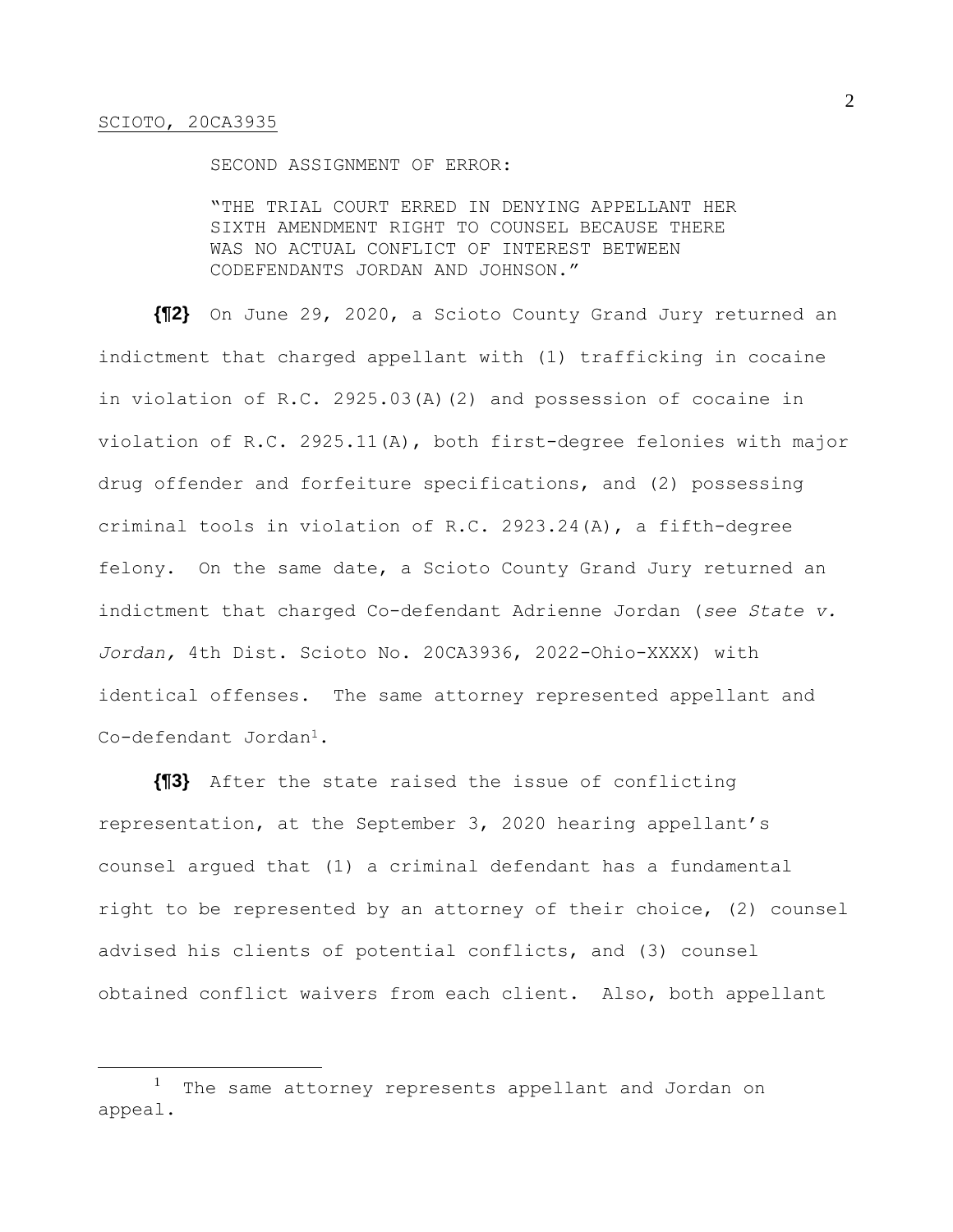and Jordan told the trial court on the record that they wished to have the same attorney represent them both, and provided written disclosures of potential conflict.

**{¶4}** At a second hearing, the trial court inquired about the particular facts involved in the traffic stop that resulted in the indictments, including who drove the vehicle, who owned the vehicle and the precise location within the vehicle where officers found the drugs. Concerning the cocaine, the state replied, "in the center console, accessible to both Defendants." When asked about the marijuana, the state replied, "[t]here was residue in the driver's side door panel, and there were baggies of marijuana retrieved from Defendant Jordan's purse." The state also indicated that the co-defendants' cell phones were "being downloaded by the O.S.P. lab." The court then asked defense counsel, "why wouldn't Ms. Johnson at trial want to argue that this is Ms. Jordan's narcotics?" Counsel answered "they understand that" and indicated that he had filed a suppression motion<sup>2</sup>, "so we don't necessarily get to that trial until we have that suppression hearing.  $* * *$ They would not have to make that decision, but at this point they are aware that that would potentially be a defense available to them, and neither of them are interested in that defense." At that

3

 $^2$  Appellant and Co-defendant Jordan filed a motion to suppress evidence on October 2, 2020.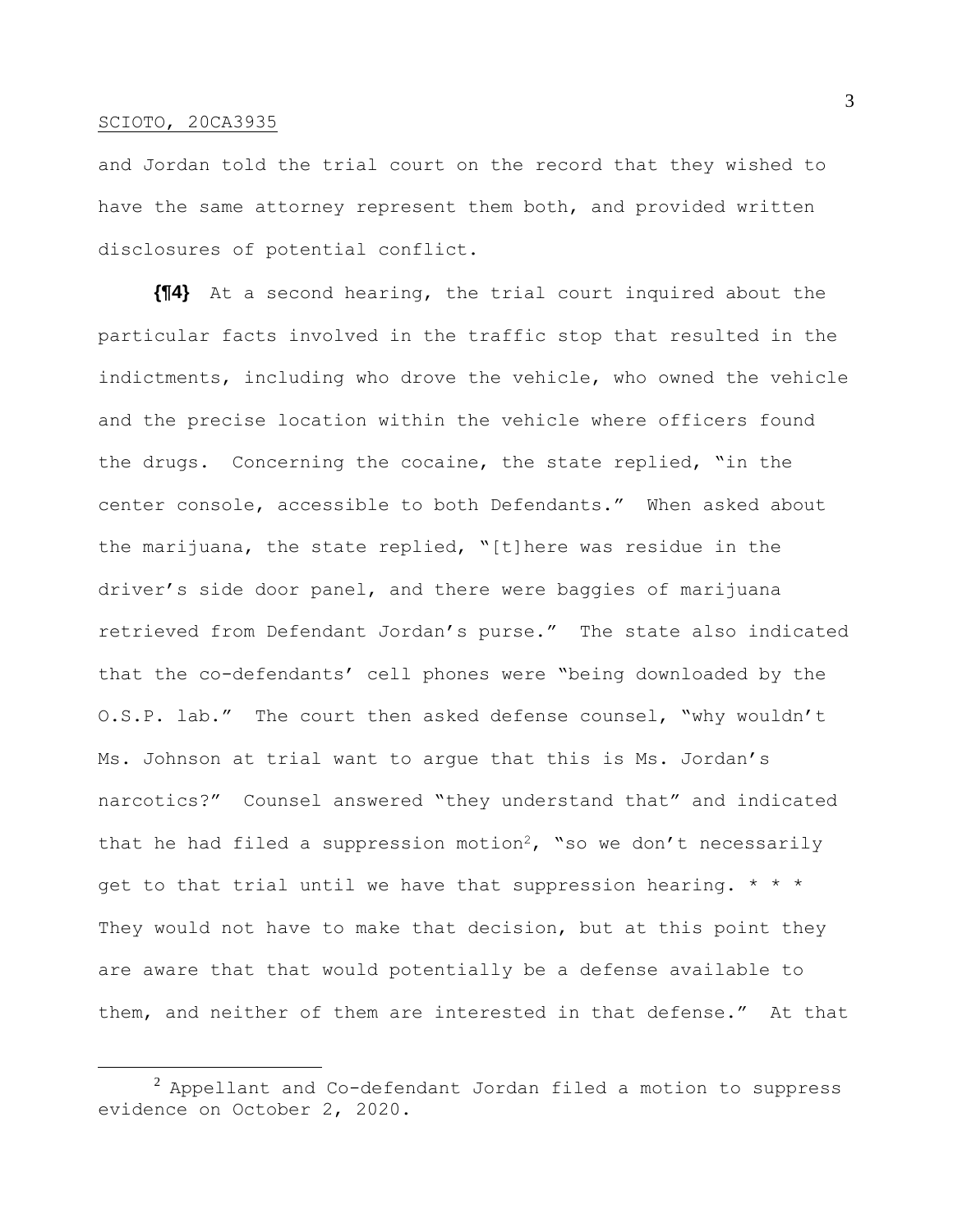point, appellee interjected that "any offers that would be considered being made by the State would occur before that [suppression] hearing. Once that hearing is underway it will be a plead as charged situation or go to trial." Defense counsel then responded, "which was relayed at the last hearing, Your Honor, and then relayed to our clients as well, and they still wish to proceed in this manner."

**{¶5}** On November 9, 2020, the trial court removed Soroka & Associates LLC as counsel and ordered appellant to obtain new counsel. The court wrote in part:

In this matter the State has alleged that Johnson was the driver of a vehicle owned by either Jordan, or her family member, and Jordan was the passenger when they were stopped by the Troopers of the Ohio State Highway Patrol. The State further alleges that a large quantity of cocaine was found in the center console. Defendants, through counsel do not dispute these facts but allege that the suppression of evidence will decide the issue and the parties will not proceed to trial.

The trial court cannot foresee what evidence the State will present at trial, or what each of the co-defendants may wish to explore prior to trial. In reviewing this matter this Court finds there is serious potential that one defendant will change her position and claim the other committed the charged offenses alone. The evidence at trial may more strongly incriminate one defendant over the other. It is also possible that the evidence could more strongly exculpate one defendant over the other. Counsel representing both defendants would be precluded from arguing those facts to the jury that tend to incriminate one defendant but not the other or tend to exculpate one defendant but not the other. Additionally, one defendant may desire to explore potential plea bargains with the State rather than go to trial. This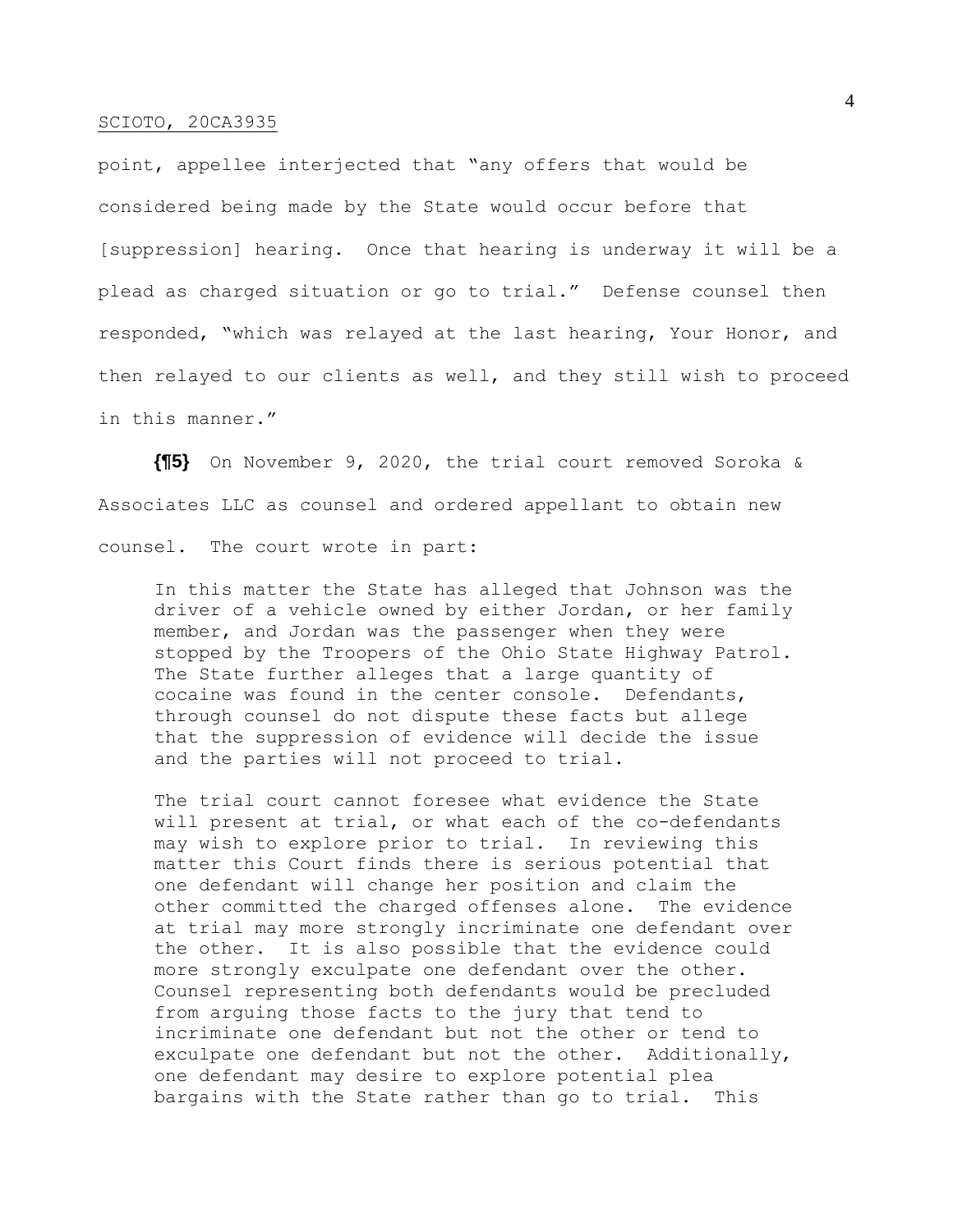Court finds that there is a serious potential for a conflict of interest in dual representation of both defendants.

The hearing in this matter also included defendant Jordan's probation violation in 17-CR-733. Since that matter is separate and distinct from the issues raised in the case in which they are codefendants, this Court finds there is no actual or serious potential for conflict in defense counsel's continued representation in that matter.

Therefore, this Court refuses the waiver of conflicts offered in this matter and finds a serious potential for conflict of interest in the matter in which Johnson and Jordan are co-defendants, being case number 20-CR- $388(A)/(B)$ .

Wherefore, in case number  $20$ -CR-388(A)/(B) defense counsel and the firm Soroka & Associates LLC are hereby removed as counsel of record and relieved of further responsibilities in this matter. Defendants are ORDERED to obtain new counsel within fourteen (14) days of the date of this entry. Defense counsel shall continue as counsel in the matter of State of Ohio v. Adrienne Jordan, 17-CR-733 [the probation violation case].

This appeal followed.

I.

**{¶6}** Because appellant's assignments of error are interrelated, we consider them together. In her first assignment of error, appellant asserts that the trial court did not have an affirmative duty to inquire into possible conflicts of interest between Co-defendants Jordan and Johnson and, thus, the court's order denied appellant her Sixth Amendment right to counsel. In her second assignment of error, appellant contends the court's order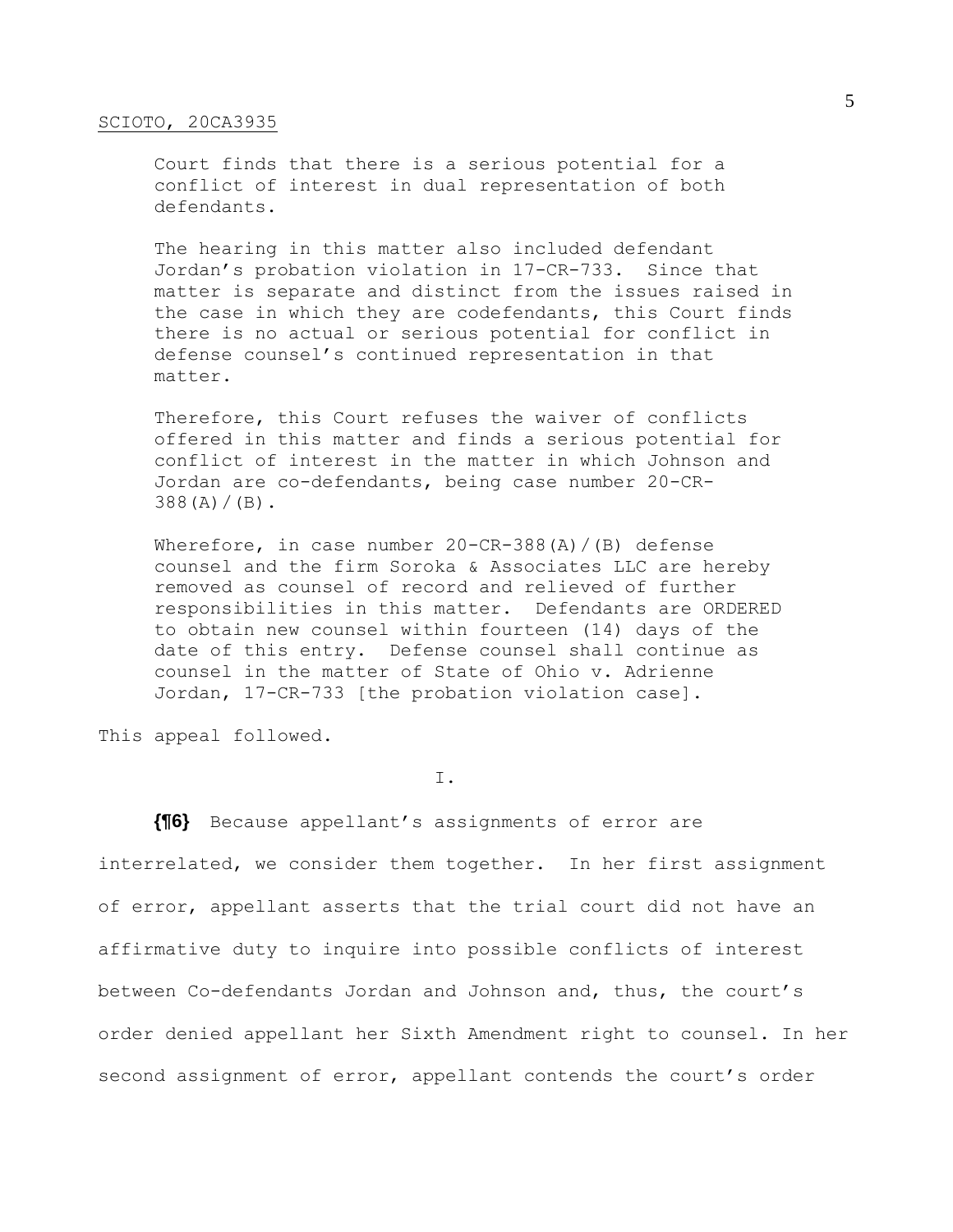denied appellant her Sixth Amendment right to counsel because no actual conflict of interest exists between Co-defendants Jordan and Johnson.

**{¶7}** "'[T]he standard of review for determining whether the court erred in its pretrial disqualification of defense counsel is whether it abused its broad discretion.'" *State v. Keenan*, 81 Ohio St.3d 133, 137, 689 N.E.2d 929 (1998), quoting *State ex rel. Keenan v. Calabrese*, 69 Ohio St.3d 176, 180, 631 N.E.2d 119 (1994). The term 'abuse of discretion' implies that a court's attitude is unreasonable, arbitrary or unconscionable. *State v. Adams,* 62 Ohio St.2d 151, 157, 404 N.E.2d 144 (1980). When reviewing a trial court's decision concerning counsel disqualification, an appellate court must be cognizant of the context within which the ruling is made and aware that "'the likelihood and dimensions of nascent conflicts of interest are notoriously hard to predict.'" *Wheat v. U.S.,* 486 U.S. 153, 162, 108 S.Ct. 1692, 100 L.Ed.2d 140 (1988).

**{¶8}** The Sixth Amendment to the United States Constitution guarantees that "[i]n all criminal prosecutions, the accused shall enjoy the right . . . to have the Assistance of Counsel for his defense." "[W]hile the right to select and be represented by one's preferred attorney is comprehended by the Sixth Amendment, the essential aim of the Amendment is to guarantee an effective advocate for each criminal defendant rather than to ensure that a

6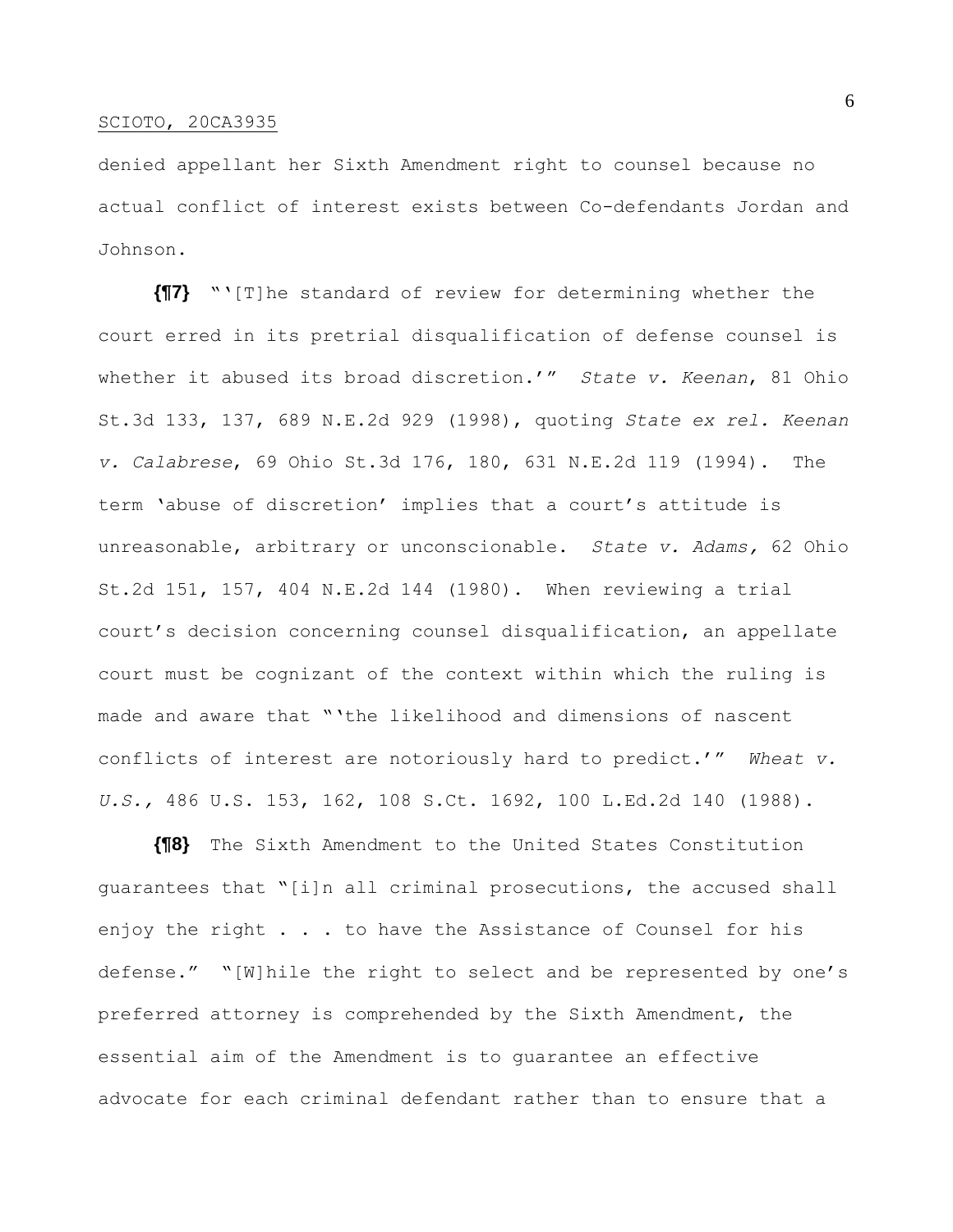defendant will inexorably be represented by the lawyer whom he [or she] prefers." *Wheat,* 466 U.S. at 159, citing *Morris v. Slappy*, 461 U.S. 1, 13-14, 103 S.Ct. 1610, 75 L.Ed.2d 610 (1983) and *Jones v. Barnes*, 463 U.S. 745, 103 S.Ct. 3308, 77 L.Ed.2d 987 (1983). Thus, the Sixth Amendment right to choose one's counsel "is circumscribed in several important respects," *Wheat, supra,* at 159, including the right to be free from conflicts of interest. *State v. Gillard*, 64 Ohio St.3d 304, 312, 595 N.E.2d 878 (1992); *accord State v. Pickett*, 4th Dist. Athens No. 15CA13, 2016-Ohio-4593, ¶ 49.

**{¶9}** In general, dual representation does not per se violate due process, *Holloway v. Arkansas*, 435 U.S. 475, 482, 98 S.Ct. 1173, 55 L.Ed.2d 426 (1978), and may even benefit clients in cases when a common defense may be mounted against charges. *Id.* at 483. However, "multiple representation of criminal defendants engenders special dangers of which a court must be aware." *Wheat, supra,* 486 U.S. at 159, 108 S.Ct. 1692, 100 L.Ed.2d 140. Therefore, both defense counsel and the trial court are under an affirmative duty to ensure that a defendant's representation is conflict-free. *State v. Dillon,* 74 Ohio St.3d 166, 167-168, 657 N.E.2d 273 (1995).

**{¶10}** "[A] court confronted with and alerted to possible conflicts of interest must take adequate steps to ascertain whether the conflicts warrant separate counsel." *Wheat*, *supra*, at 159-160.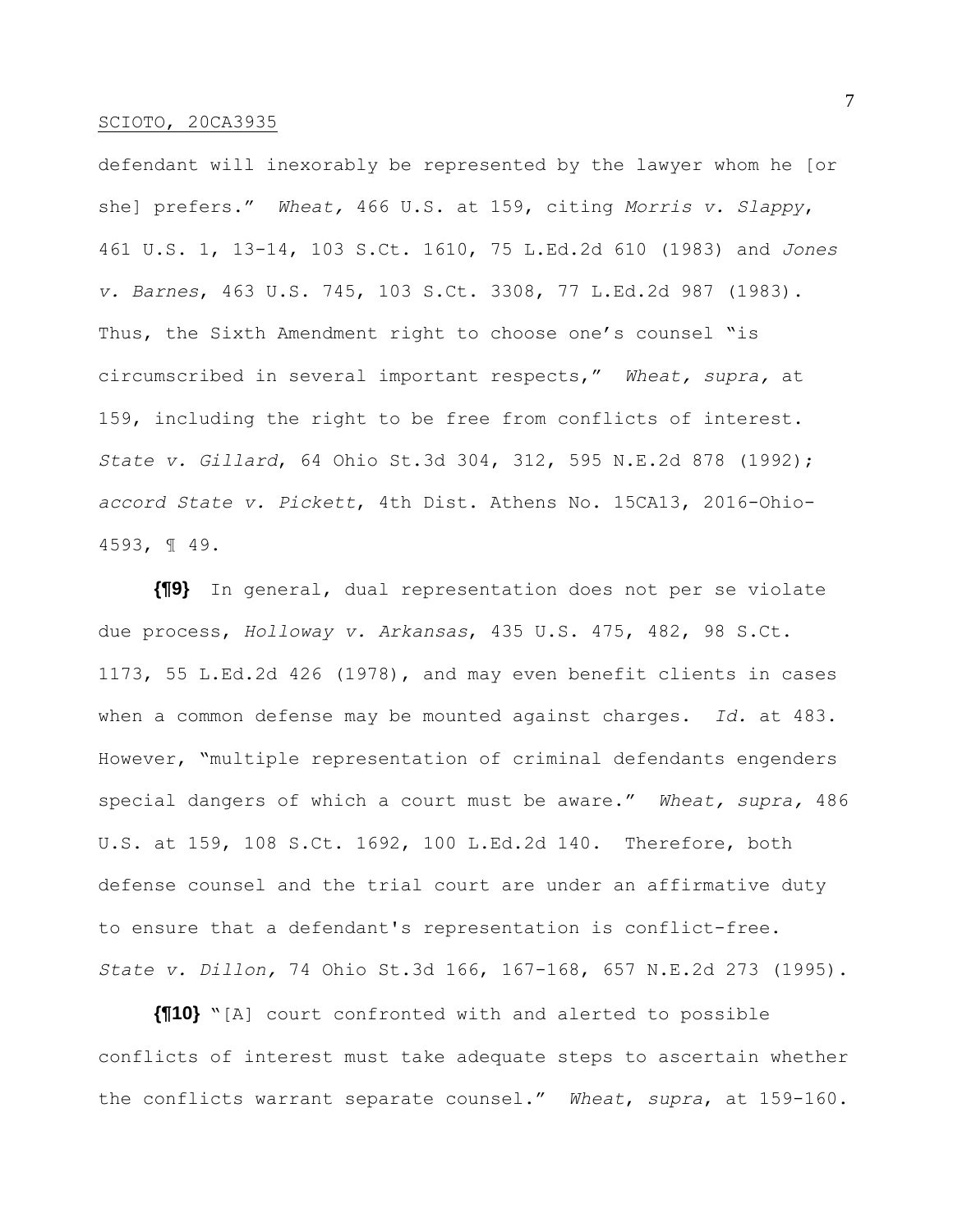The Supreme Court of Ohio has held that a trial court does not have a duty to inquire regarding potential conflicts with dual representation unless the court knows or reasonably should know that a possible conflict of interest exists, or when the defendant objects to the multiple representation. *State v. Manross*, 40 Ohio St.3d 180, 181, 532 N.E.2d 735, (1988); *see also State v. Williams,* Ohio St.3d , 2021-Ohio-3152, \_\_ N.E.3d \_\_.

**{¶11}** Thus, the right to counsel of choice is not unqualified, but is "only a presumptive right to employ \* \* \* chosen counsel." *Keenan,* 81 Ohio St.3d 133, 137, 689 N.E.2d 929. "'[T]hat presumption may be overcome not only by a demonstration of actual conflict but by a showing of a serious potential for conflict.'" *Id.*, *quoting Wheat,* 486 U.S. at 164. While an essential element of the Sixth Amendment right to counsel is to have counsel of one's choice, and the "erroneous deprivation of the right to counsel of choice, 'with consequences that are necessarily unquantifiable and indeterminate, unquestionably qualifies as 'structural error,'" (internal citations omitted), a defendant may not "demand that a court honor his waiver of conflict-free counsel." *United States v. Gonzalez-Lopez,* 126 U.S. 140, 147, 150-152, 126 S.Ct. 2557, 165 L.Ed.2d 409 (2006).

**{¶12}** The Supreme Court of Ohio has stated that "[a] lawyer represents conflicting interests when on behalf of one client, it 8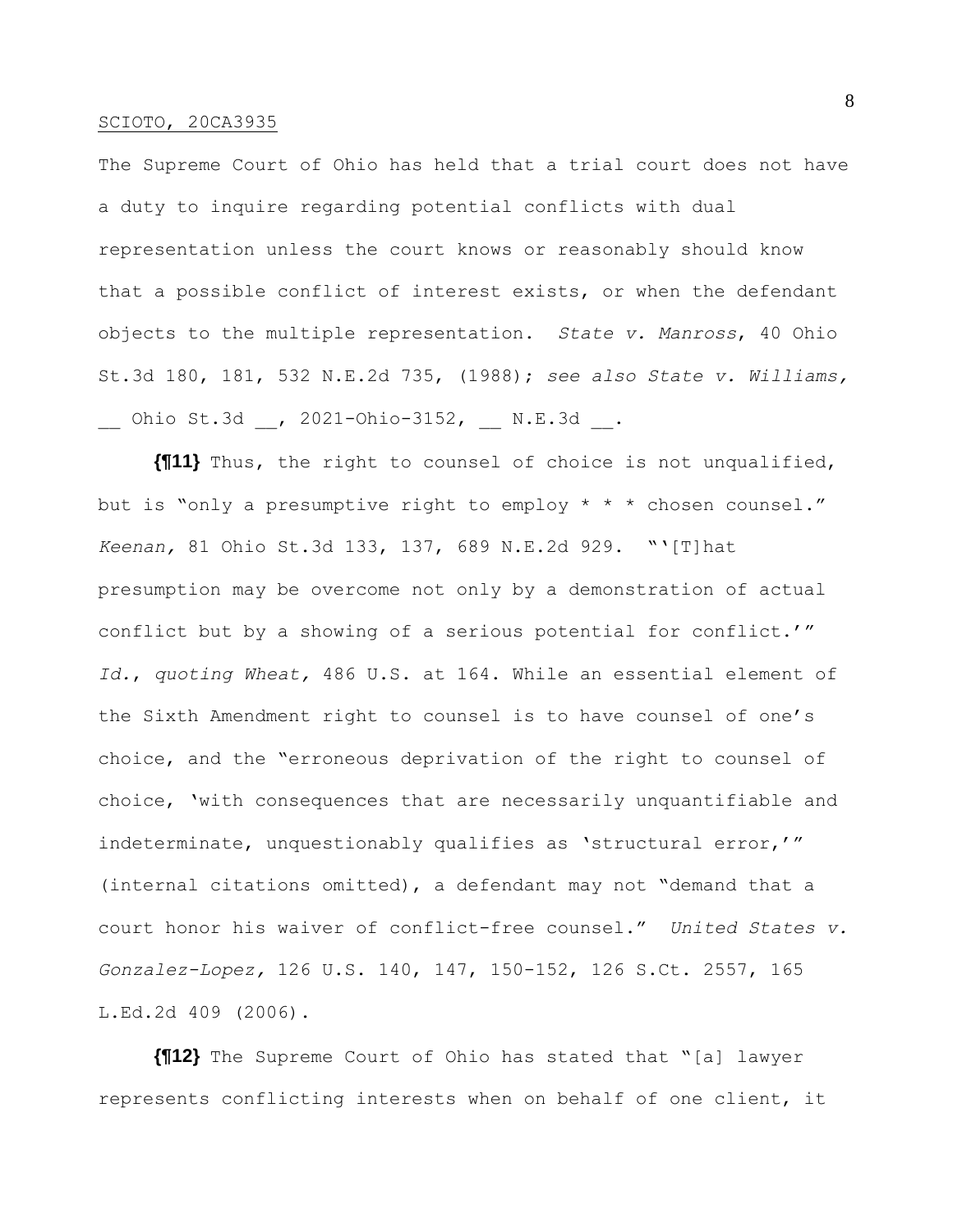is his duty to contend for that which duty to another client requires him to oppose." *Manross*, 40 Ohio St.3d at 182, citing *Columbus Bar Ass'n. v. Grelle*, 14 Ohio St.2d 208, 237 N.E.2d 298 (1968). "Joint representation of conflicting interests is suspect because of what it tends to prevent the attorney from doing. \* \* \* [A] conflict may  $* * *$  prevent an attorney from challenging the admission of evidence prejudicial to one client but perhaps favorable to another, or from arguing at the sentencing hearing the relative involvement and culpability of his clients in order to minimize the culpability of one by emphasizing that of another." Holloway, 435 U.S. at 489-490, 98 S.Ct. 1173, 55 L.Ed.2d 426.

**{¶13}** The Fifth District has considered this issue in *State v. Kish*, 5th Dist. Fairfield No. 17-CA-22, 2017-Ohio-7551 and *State v. Cook,* 5th Dist. Fairfield No. 17-CA-23, 2017-Ohio-7552. In *Kish*  and *Cook*, after a weekend visitation, authorities charged the codefendants, presumably boyfriend and girlfriend, with domestic violence, endangering children and assault. When the same attorney represented both co-defendants, the state moved to disqualify and explained that a plea offer had been extended to Kish for testimony against Cook. Both co-defendants, however, expressed satisfaction with joint representation and provided written disclosures of any potential conflict. After the trial court disqualified defense counsel from representing both defendants, the Fifth District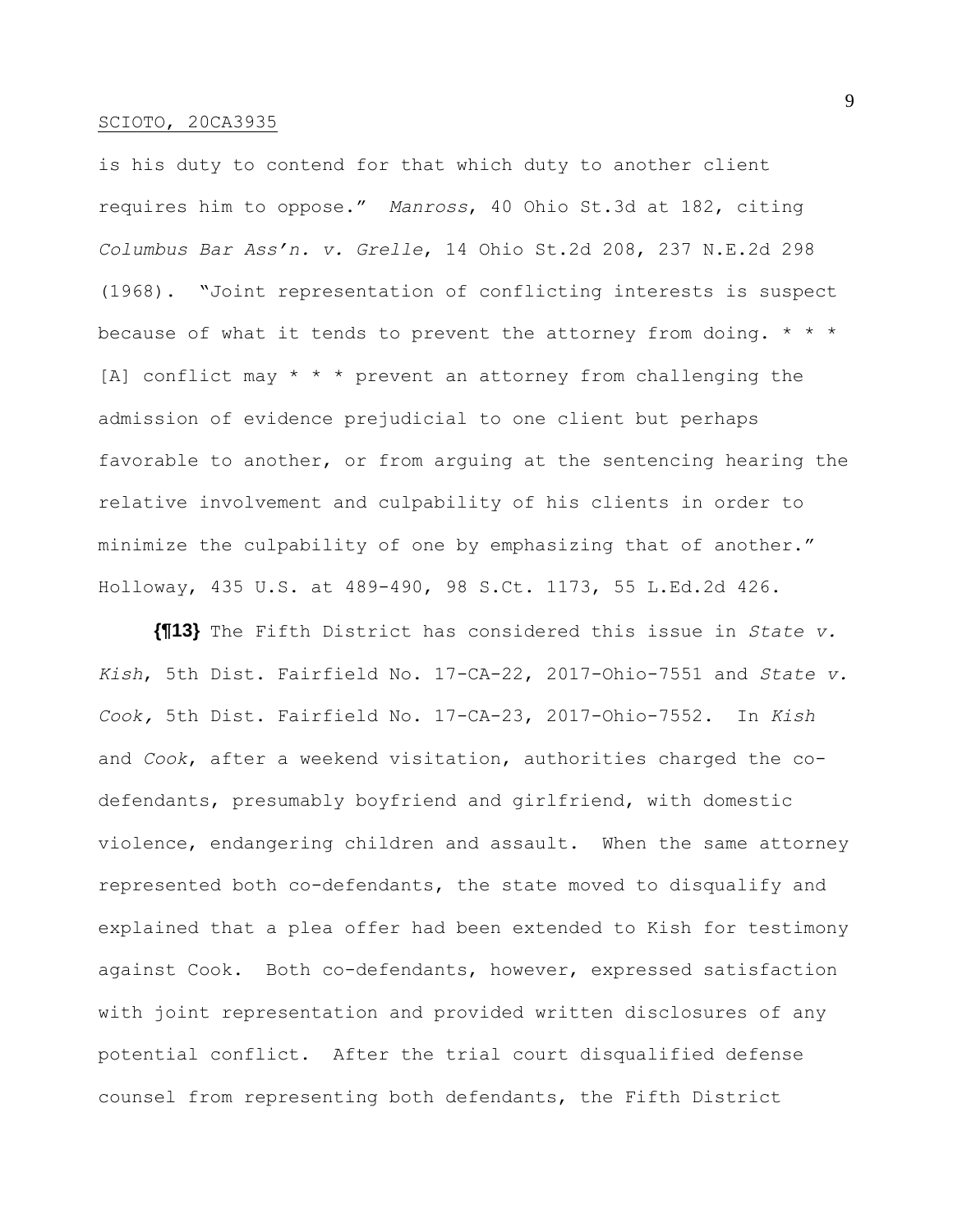concluded "there is clearly a potential conflict of interest inherent in counsel's simultaneous representation of [Cook and Kish] in litigation stemming from the same set of facts." *Cook* at ¶ 30, *Kish* at ¶ 32. The court wrote:

Neither the trial court, nor this court can foresee what evidence the state will present at trial, or what each of the co-defendants may wish to explore prior to trial. For instance, it is possible that Kish will change his position and claim Appellant committed the charged offenses alone. The evidence at trial may more strongly incriminate one defendant over the other. It is also possible that the evidence could more strongly exculpate one defendant over the other. Counsel representing both defendants would be precluded from arguing those facts to the jury that tend to incriminate one defendant but not the other or tend to exculpate one defendant but not the other. Additionally, while Kish rejected a plea bargain, Appellant may desire to explore potential plea bargains with the state rather than go to trial.

*Id.*

The Fifth District further noted that, although appellants explicitly waived any potential conflict, the trial court could properly refuse to accept their waiver. *Cook* at ¶ 31, *Kish* at ¶ 33. "As in *Keenan,* nothing in the record suggests that the trial court's decision to refuse the waiver and remove retained counsel was unreasonable, arbitrary or unconscionable. Instead, it is clear the court based its decision on the potential for conflict and the court's decision to protect both of the Appellants' constitutional rights." *Id.*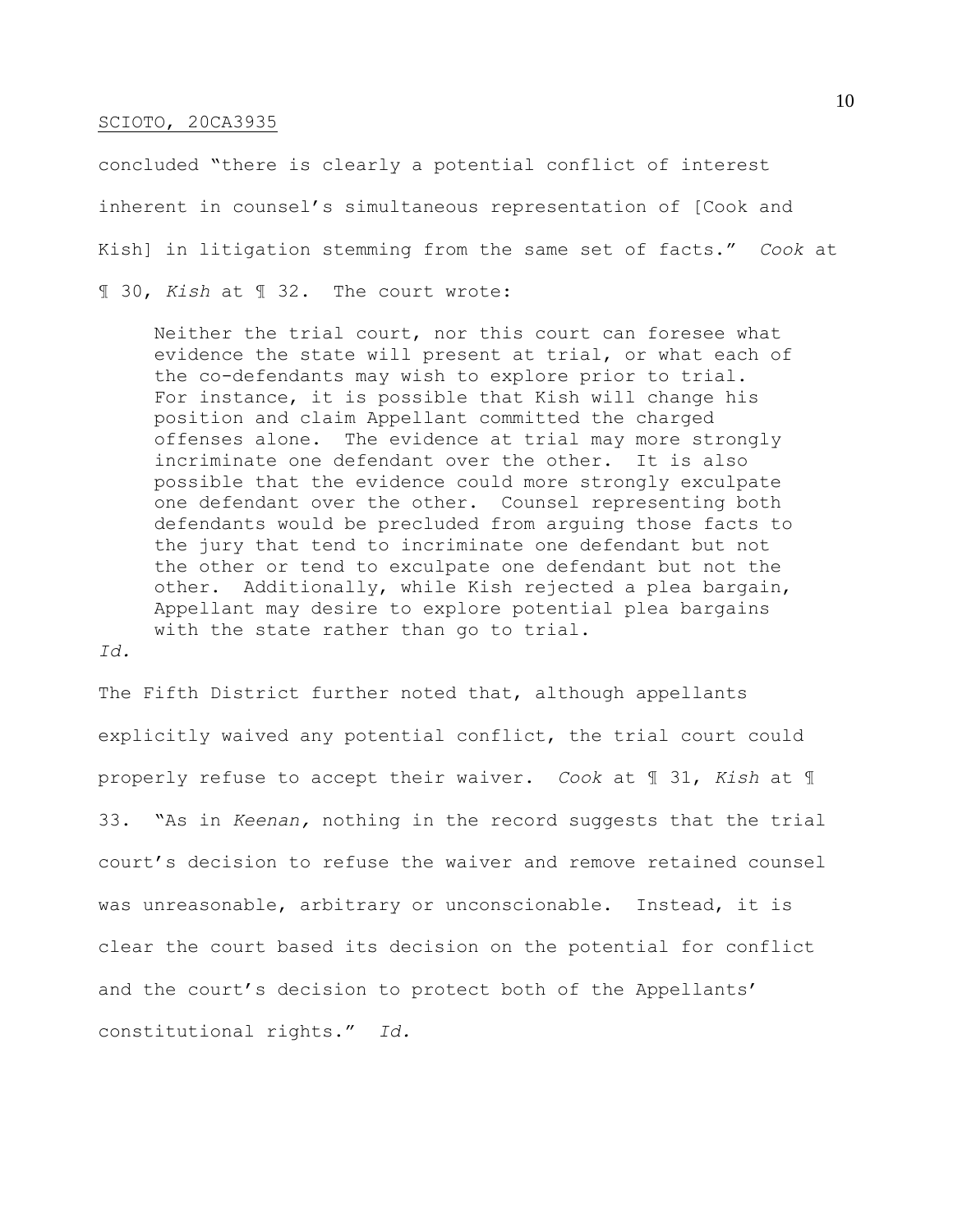**{¶14}** In another joint representation case, *State v. Rivera*,  $2017$ -Ohio-8514,<sup>3</sup> multiple co-defendants indicated they wanted the same attorney to represent them, but the trial court expressed concern "about the codefendants' interests diverging once further discovery, plea discussions, and trial preparation began." *Id.* The Ninth District observed that "neither the trial court nor the appellate court can foresee what evidence will be presented at trial or what plea deals may be offered by the State and accepted by one or more of these individuals." *Id.* at ¶ 12. Joint representation could: (1) preclude counsel from exploring plea negotiations and agreements to testify favorable to one and prejudicial to another, (2) prevent counsel from challenging the admission of evidence prejudicial to one, but perhaps favorable to another, and (3) cause counsel to refrain from arguing at sentencing the relative involvement and culpability of one by minimizing the involvement of another. *Rivera* at ¶ 12.

**{¶15}** In *U.S. v. Brock*, 501 F.3d 762 (6th Cir.2007), after the government asked about the appropriateness of joint representation, the co-defendants sought to waive any conflict. The district court disqualified counsel because the situation was "rife with potential

<sup>3</sup> The complete citation for *Rivera* is *State v. Rivera*, 9th Dist. Lorain No. 16CA011057, 16CA011059, 16CA011060, 16CA011061, 16CA011063, 16CA0011073 and 16CA011075, 2017-Ohio-8514.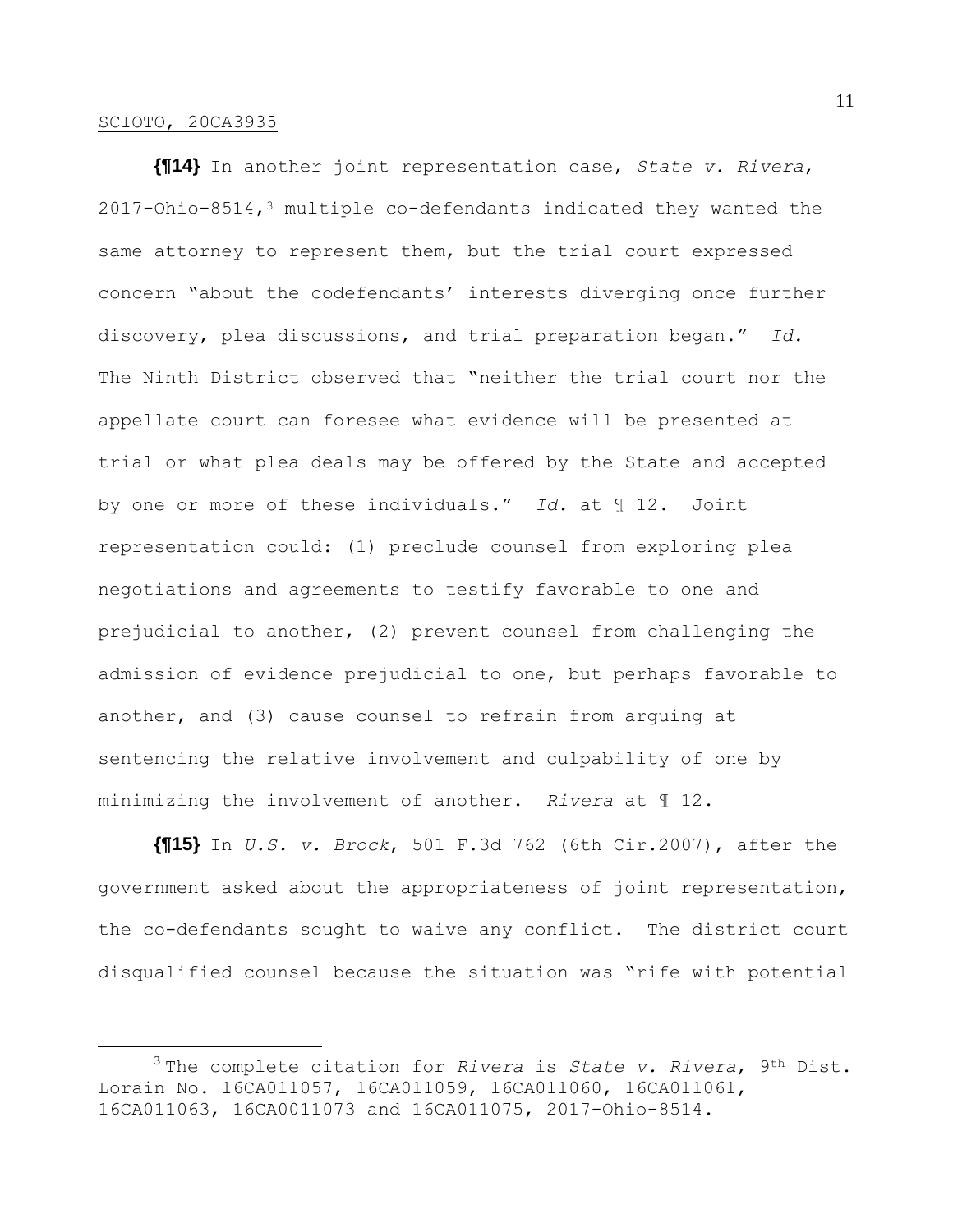conflicts of interest." *Brock* at 766. Although the Sixth Circuit noted that the co-defendants' waivers did not adequately acknowledge potential conflicts, the court agreed with the district court's observation that it may be in one client's best interest to plead guilty and testify against the other. Also, if both defendants are found guilty, counsel may be in a position to contend that one or the other should receive a lesser sentence. *Id.* See, also, *Serra v. Michigan Dept. of Corrections,* 4 F.3d 1348, 1354 (6th Cir.1994), (defenses of each defendant "intrinsically antagonistic." *Id.* at 1350-1351). *United States v. Curcio,* 680 F.2d 881, 887 (2d Cir. 1982)(conflict implications include whether to present a defense that helps one defendant more than the other; whether to have one defendant testify while other remains silent; whether neither defendant testify because one poor or vulnerable witness; whether emphasize in summation that certain evidence admitted only against (or less compelling against) one defendant rather than other); *U.S. v. Garner,* E.D.Kentucky No. 12- CR-65-JMH, 2013 WL 99396 (Jan.7, 2013), fn. 2 (difficulties inherent in dual representation because attorney's ability to give best representation to both clients compromised when one defendant acts in own best interest and may hurt the other defendant's interests - also, the defendants desire for solidarity can be achieved with separate counsel, and court's conclusion does not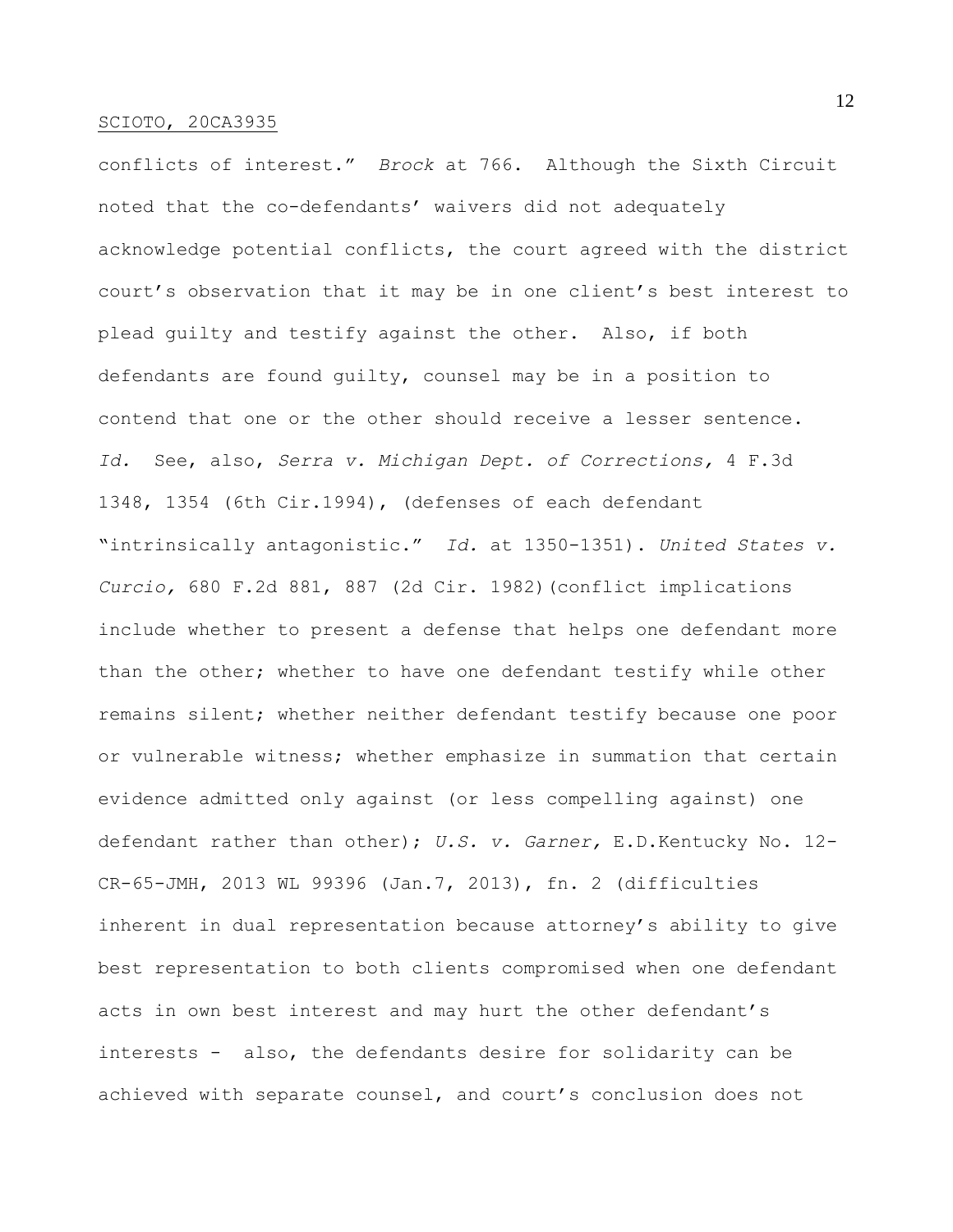foreclose co-defendants opportunity to present a "unified" or

"united" defense).

**{¶16}** Additionally, the Fifth District in *Cook* described conflicts in this manner:

Potential conflicts that can arise where the same attorney represents codefendants can include where both of the defendants wish to testify but they have differing explanations as to how the relevant events transpired. Where one of the defendants wishes to testify while the other does not and the silence of one might suggest to the jury that he alone is guilty of the crime.

Additionally, the evidence against one of the defendants may be stronger than the evidence against the other and comparison of the respective strengths of the evidence against the two during plea bargaining or examination of witnesses or closing argument would be helpful to the defendant faced with the weaker evidence but would be harmful to the defendant faced with the stronger evidence.

*State v. Cook*, 5th Dist. Fairfield No. 17-CA-23, 2017-Ohio-7552, ¶

24.

**{¶17}** The United States Supreme Court also spoke at length to the minefield that trial courts must navigate to predict possible

conflicts:

Unfortunately for all concerned,  $a * * *$  court must pass on the issue whether or not to allow a waiver of a conflict of interest by a criminal defendant not with the wisdom of hindsight after the trial has taken place, but in the murkier pre-trial context when relationships between parties are seen through a glass, darkly. \* \* \* It is the rare attorney who will be fortunate enough to learn the entire truth from his own client, much less be fully apprised before trial of what each of the Government's witnesses will say on the stand. A few bits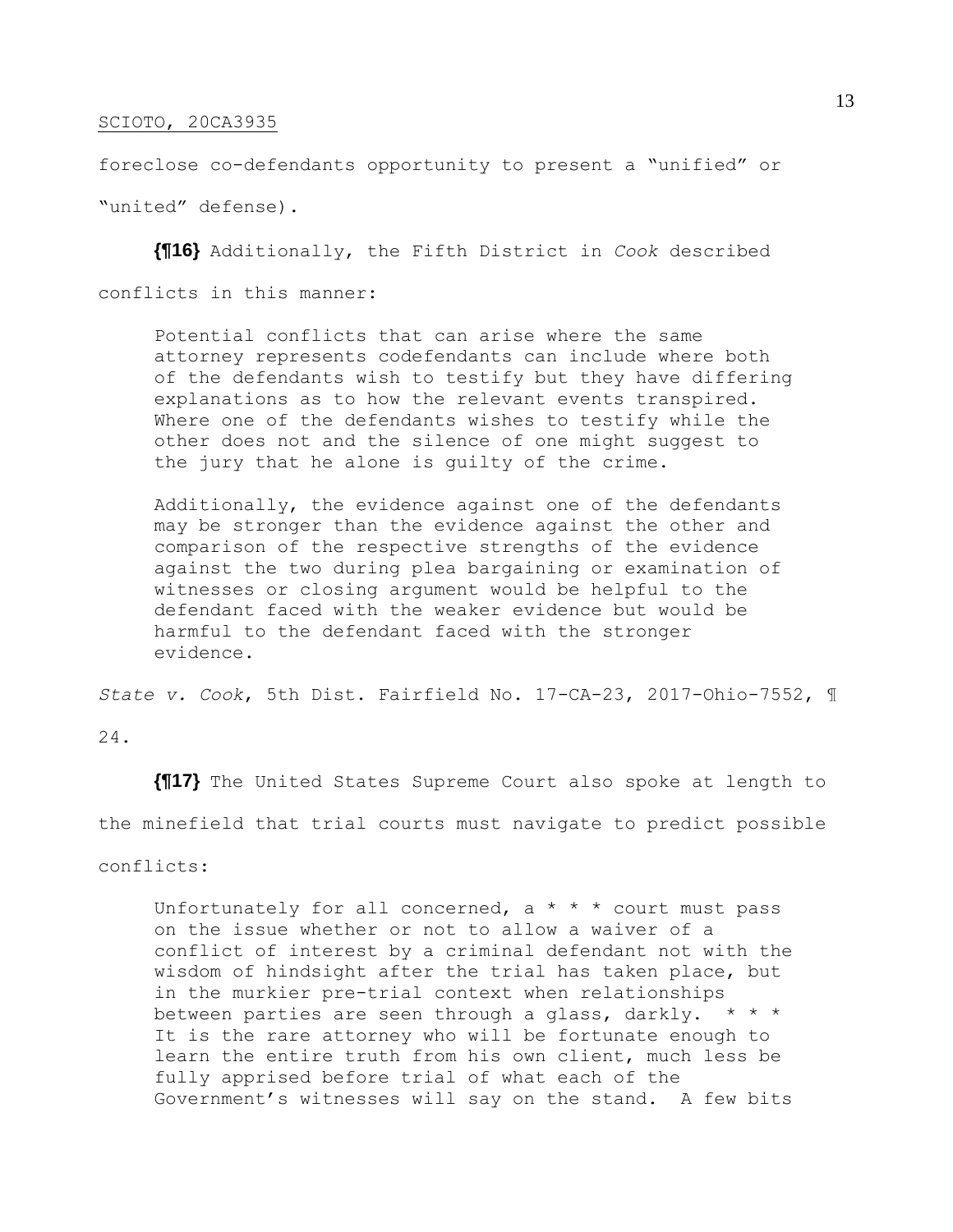of unforseen testimony or a single previously unknown or unnoticed document may significantly alter the relationship between multiple defendants. These imponderables are difficult enough for a lawyer to assess, and even more difficult to convey by way of explanation to a criminal defendant untutored in the niceties of legal ethics. \* \* \*

For these reasons we think the district courts must be allowed substantial latitude in refusing waivers of conflicts of interest not only in those rare cases where an actual conflict may be demonstrated before trial, but in the more common cases where a potential for conflict exists which may or may not burgeon into an actual conflict as the trial progresses.

*Wheat*, *supra,* 486 U.S. at 162-163, 108 S.Ct. 1692, 100 L.Ed.2d 140.

**{¶18}** "The United States Supreme Court has definitely recognized the authority of a federal district court to disqualify chosen defense counsel, over objection and despite waivers of conflict of interest, because of actual conflicts of interest or serious potential conflicts of interest." *United States v. Lamar*, E.D. Kentucky No. 09-82-DLB, 2013 WL 12221618, (Sept. 20, 2013) \*10. "Such discretion is warranted, moreover, because of the 'whipsaw' nature of waiver of conflict-free representation: 'If a trial court disqualifies counsel, defendant will argue \* \* \* a violation of his Sixth Amendment right to counsel of his choice. If a trial court refuses to disqualify an attorney, a defendant may later attempt to raise an ineffective assistance of counsel claim based on conflict of interest, asserting that his waiver was not knowingly or voluntarily made.'" *U.S. v. Swafford*, 512 F.3d 833,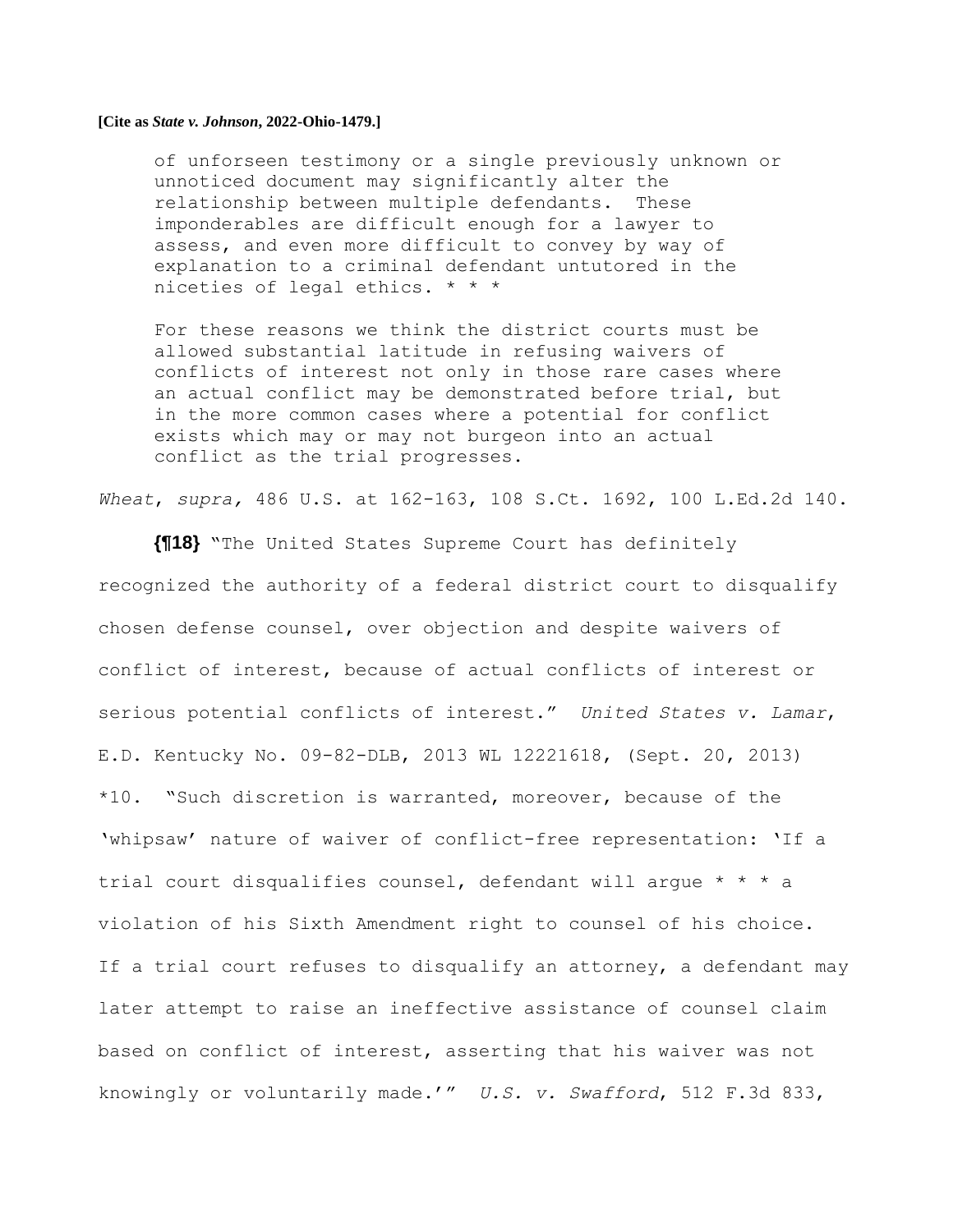840 (2008), quoting *Serra* at 1353-1354, citing *Wheat*, 486 U.S. at 161-162, 108 S.Ct. 1692. *U.S. v. Mays*, 69 F.3d 116, 121 (6th Cir.1995)(district courts given wide latitude to make such determinations and decision upheld unless 'arbitrary' or 'without adequate reasons'). *But see U.S. v. Gebbie*, 185 F.R.D. 516 (S.D. Ohio 1999) (disqualification not warranted because (1) codefendants voluntarily, knowingly and intelligently waived Sixth Amendment right to conflict-free representation, (2) attorney steadfastly maintained no conflict exists, (3) attorney invested significant time and effort in lengthy and complex case and has a high level of knowledge that uniquely qualifies him, and (4) united defense is best for co-conspirators.)

**{¶19}** In the case sub judice, appellant asserts that because both co-defendants have been apprised of potential conflicts and have formally waived any conflict, the trial court should have denied appellee's request for disqualification. However, as we point out above, *Wheat* "rejected the claim that waivers by all affected defendants cure any problems created by the multiple representation, noting that courts have an independent interest to ensuring that criminal trials are conducted within the ethical standards of the profession and that legal proceedings appear fair to all who observe them and that various rules of ethics and professional conduct impose limitations on multiple representation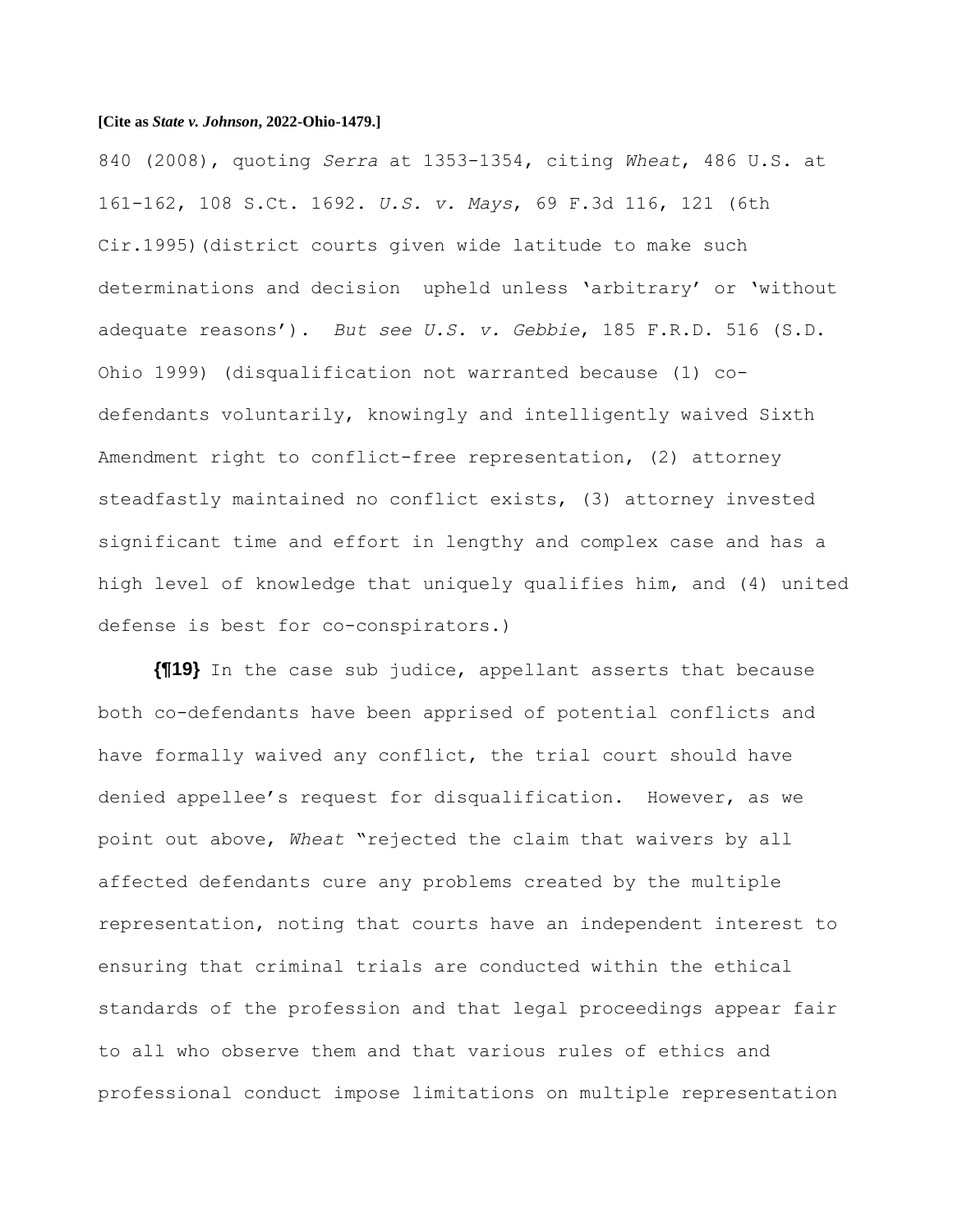of clients." *State v. Keenan*, 8th Dist. Cuyahoga No. 89554, 2008- Ohio-807, ¶ 27. Thus, courts must look beyond a waiver to determine if dual representation is appropriate. Here, we agree with the trial court's conclusion that potential conflicts of interest exist with the dual representation of appellant and her co-defendant. A trial court must be allowed "substantial latitude in refusing waivers of conflicts of interest not only  $* * *$  where an actual conflict may be demonstrated before trial, but in the more common cases [such as the case at bar] where a potential for conflict exists which may or may not burgeon into an actual conflict \* \* \*." *Wheat,* 486 U.S at 163, 108 S.Ct.1692, 100 L.Ed.2d 140. Here, the trial court observed that, although the codefendants argue that the eventual suppression of evidence would result in this matter not proceeding to trial, this outcome is not a certainty. Furthermore, unforeseen events, including unanticipated testimony or other evidence, could unexpectedly and quickly shift the relationship between the co-defendants. The trial court is also properly concerned about the possibility that one defendant may contend that her co-defendant alone committed the charged offenses. As the trial court pointed out: (1) the evidence adduced at trial could more strongly exculpate or inculpate one or the other co-defendant, and could place counsel in the position of arguing one client may have greater culpability than the other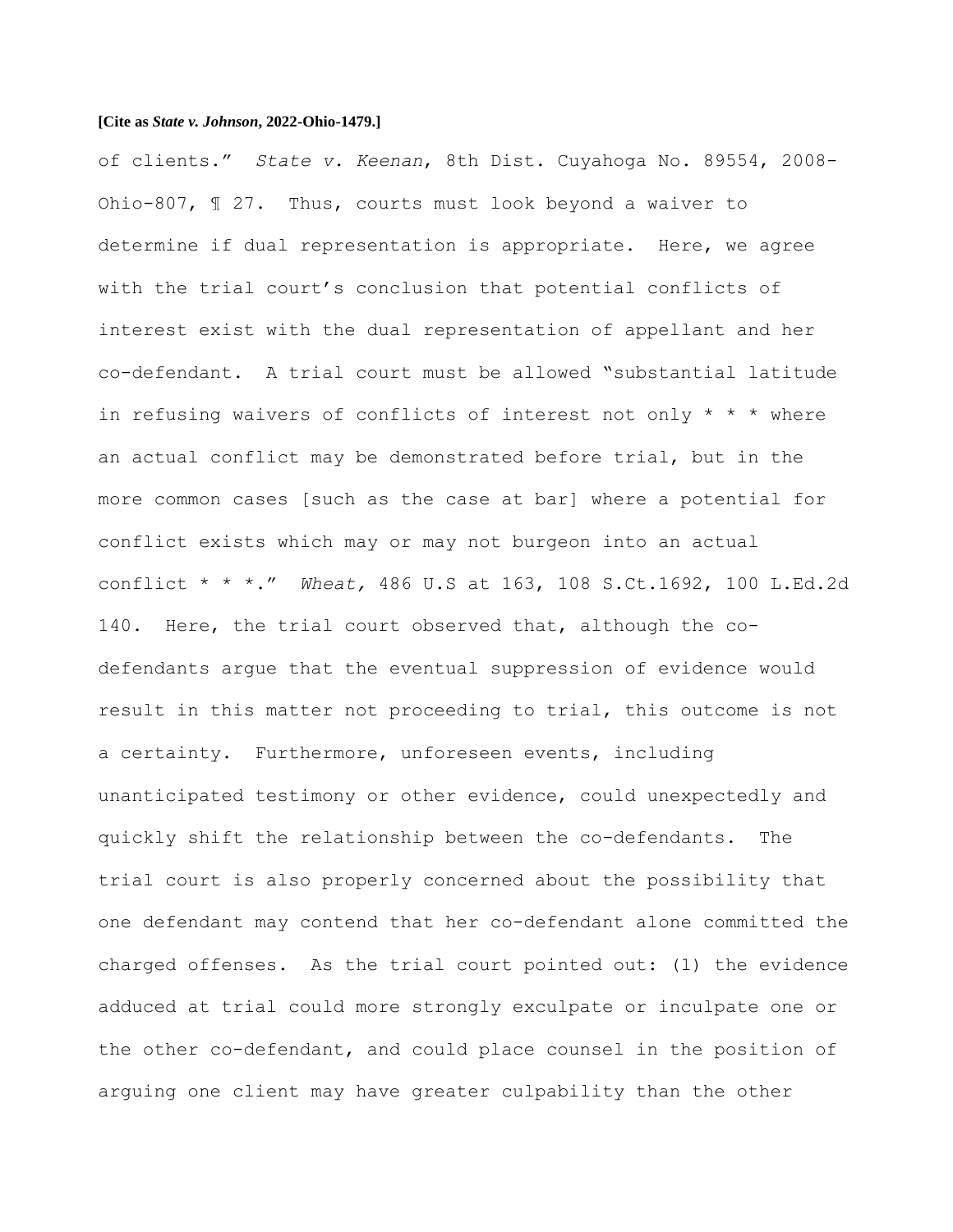client, and (2) the plea agreement process, including the reduction of the seriousness of an offense in exchange for testimony, could invite a potential conflict of interest in the dual representation of both defendants.4 As the *Wheat* court pointed out, trial courts should have substantial latitude to refuse waivers of conflicts of interest, not only in cases when an actual conflict can be demonstrated prior to trial, but also in situations when the potential for conflict exists that may result in an actual conflict once a trial begins. Here, in light of the nature of the traffic stop and discovery of controlled substances, we believe that it is certainly foreseeable that conflicts between the co-defendants may arise throughout this proceeding.

**{¶20}** Accordingly, in the case at bar we do not believe that the trial court's disqualification of counsel constitutes an abuse of discretion. Therefore, we hereby overrule appellant's assignments of error and affirm the trial court's judgment.

JUDGMENT AFFIRMED.

<sup>4</sup> Additionally, a comment to the Ohio Rules of Professional Conduct is particularly salient in the case sub judice: "The potential for conflict of interest in representing multiple defendants in a criminal matter is so grave that ordinarily a lawyer should decline to represent more than one co-defendant." Prof.Cond.R. 1.7, Comment 15.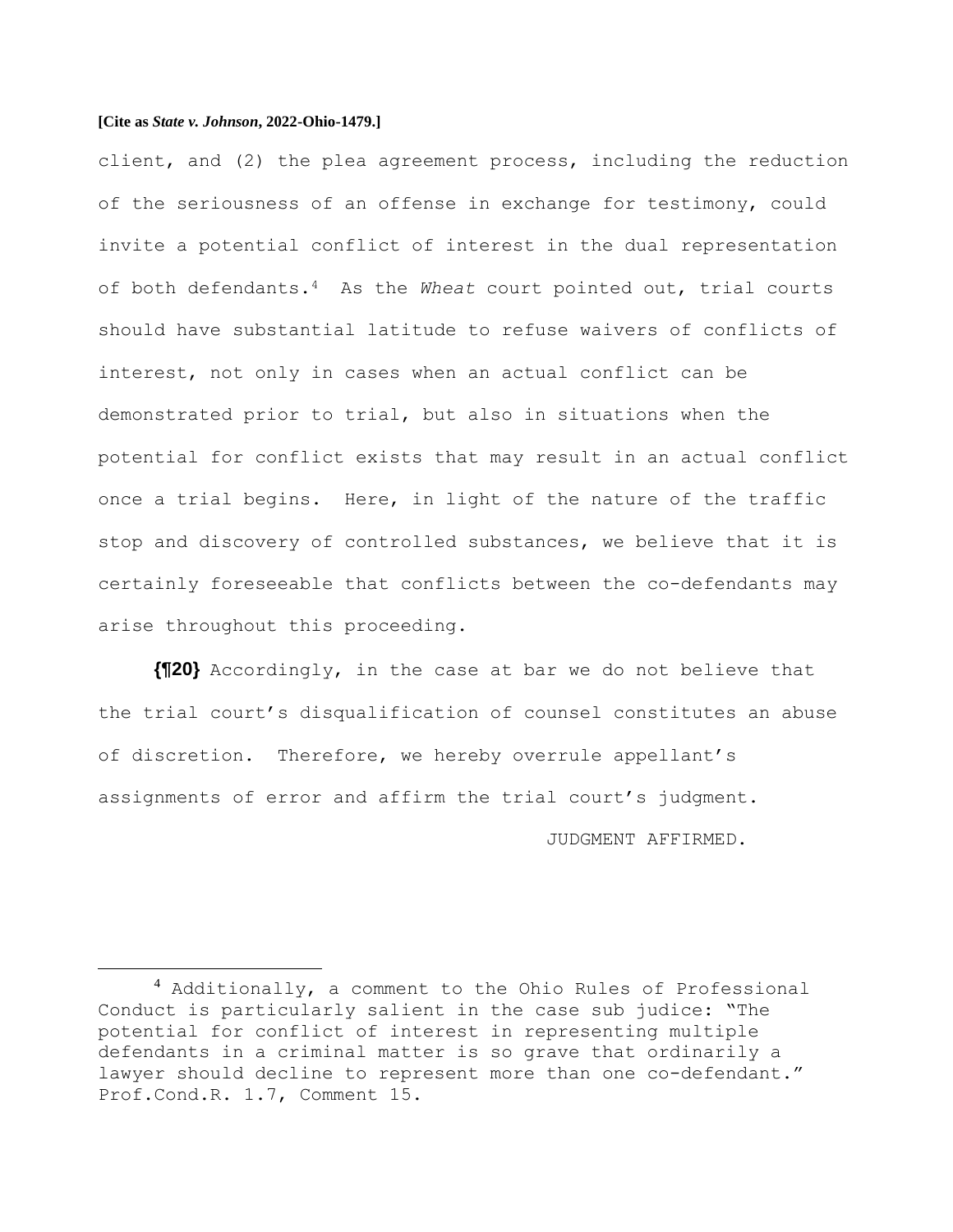## JUDGMENT ENTRY

It is ordered that the judgment be affirmed. Appellee shall recover of appellant the costs herein taxed.

The Court finds there were reasonable grounds for this appeal.